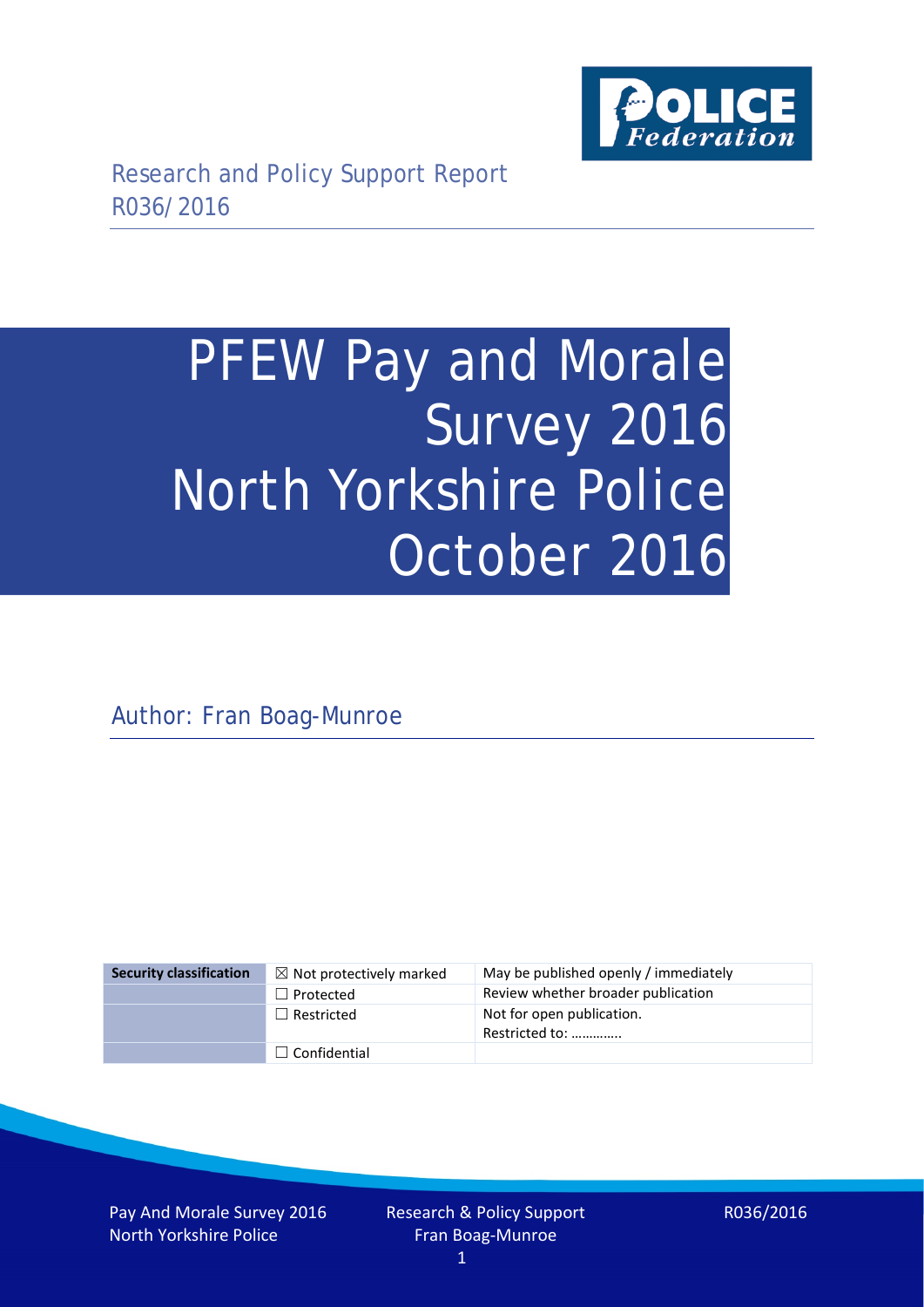## **INTRODUCTION**

This note provides a summary of responses to the PFEW Pay and Morale Survey received from respondents from North Yorkshire Police in 2016.

Where appropriate, details of average responses for the police service as a whole are also presented, as well as a ranking of North Yorkshire Police compared to other forces. Where rankings are provided, a ranking of 1 represents the force with the highest percentage of respondents expressing a particular attitude or intention, and a ranking of 42 represents the force with the lowest percentage of respondents expressing a particular attitude or intention<sup>[1](#page-1-0)</sup>. One force was excluded from this ranking because the sample size was considered too low to be representative of the force as a whole (<200 responses). Please be aware that the actual differences between individual rank positions may be quite small and, if used, should be interpreted cautiously.

Graphical summaries are also presented which compare the proportion of respondents expressing a particular attitude or intention in each force to the average for the service as a whole. These graphical summaries indicate either 1) that a force has the same proportion of respondents expressing a particular attitude as the national average or lower; 2) that the force has a higher proportion of respondents expressing a particular attitude than the national average; or 3) that the proportion of respondents expressing a particular attitude in a force is 10% or more higher than the national average.

# **RESPONSE RATE AND RESPONDENTS**

327 responses were received from North Yorkshire Police, representing a response rate of around 25% (based on March 2016 Home Office figures of officer headcount). The national response rate for the 2016 survey was 35%. Last year's response rate for North Yorkshire Police was 35%. Please bear this in mind when making comparisons with last year's findings.

Overall 2% of respondents to the survey declined to state which force they belonged to. The responses from these officers have been included within the national data but are excluded from force-level analysis.

78.4% of responses from North Yorkshire Police were received from male officers and 21.6% of responses were from female officers. 55.2% of respondents were Constables, 29.0% were Sergeants and 15.8% were Inspectors or Chief Inspectors.

<span id="page-1-0"></span> $1$  Rankings have been determined at two decimal places.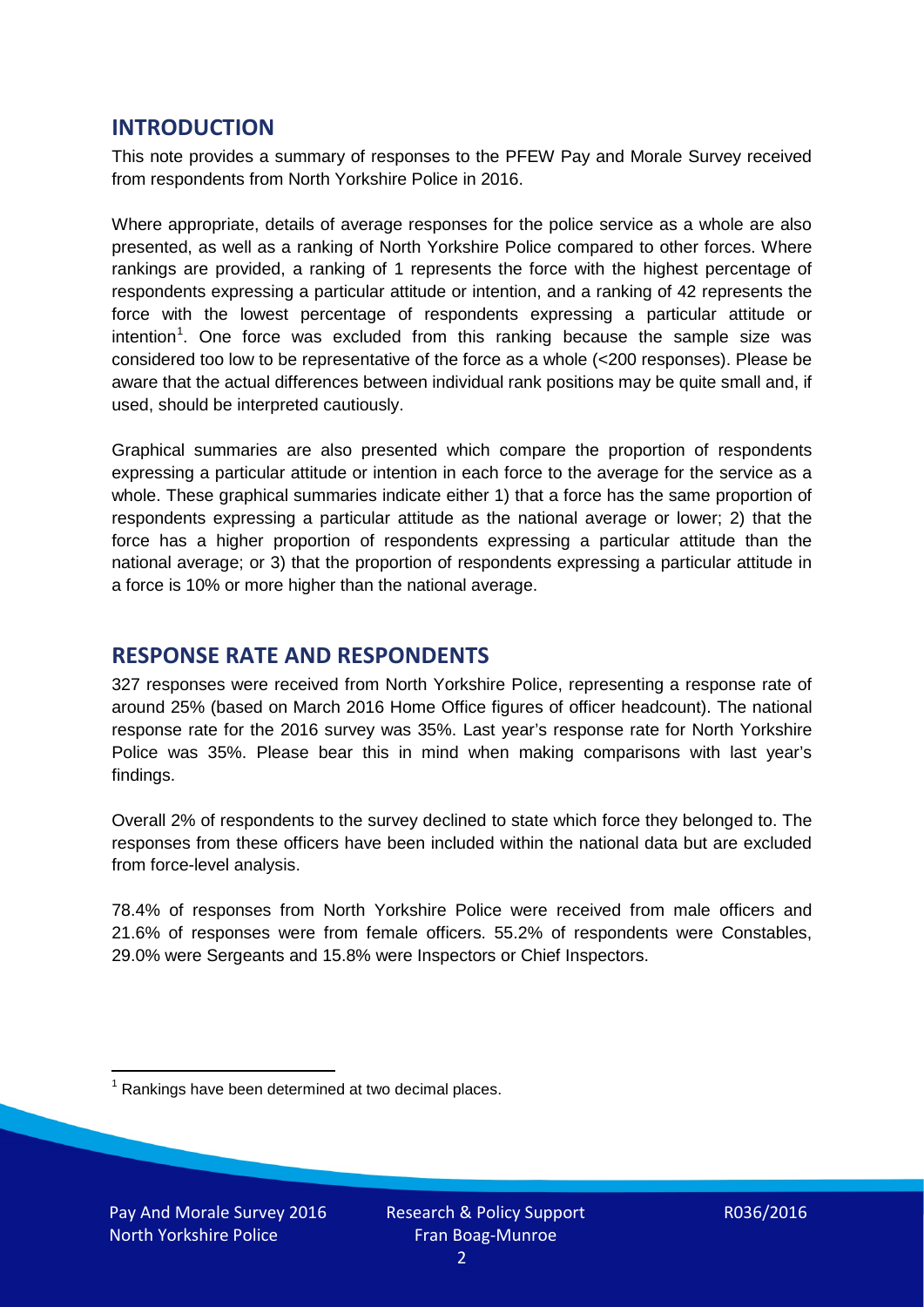## **MORALE**

45.5% of respondents from North Yorkshire Police told us that their morale is currently low.

Nationally, the proportion of respondents reporting low personal morale ranges from 72.0% at the top ranking force to 41.9% at the bottom ranking force. In terms of the proportion of respondents with low morale, North Yorkshire Police ranks 37 out of 42, meaning that, compared to North Yorkshire Police, there are 5 forces with a smaller proportion of respondents reporting low morale.

79.3% of respondents from North Yorkshire Police felt that morale within the force is currently low.

Across England and Wales as a whole, the proportion of respondents reporting low force morale ranges from 98.8% at the top ranking force to 74.1% at the bottom ranking force. In terms of the proportion of respondents reporting low force morale, North Yorkshire Police ranks 36 out of 42 forces, meaning that there are 6 forces with a smaller proportion of respondents who feel that morale within their force is low.

Comparison of 2016 and 2015 figures for morale in North Yorkshire Police are provided in the table below.

|                     | 2016  | 2015  |
|---------------------|-------|-------|
| Low personal morale | 45.5% | 52.5% |
| Low force morale    | 79.3% | 87.1% |

The proportion of respondents in the police service as a whole who said that their morale is low was 55.9%; this compares to 70.1% of respondents to the PFEW Pay and Morale survey in 2016; the proportion of respondents reporting low morale in 2016 was significant smaller than in [2](#page-2-0)015 $^2$ .

The proportion of respondents in the service as a whole who said that morale in their force was low was 89.5%; in 2015, this proportion was 94.6%. Again the difference between 2016 and 2015 was statistically significant<sup>[3](#page-2-1)</sup>.

<span id="page-2-0"></span> $2$ <sup>2</sup> Z= 40.1, p < 0.001

<span id="page-2-1"></span> $3$  Z=25.2, p < 0.001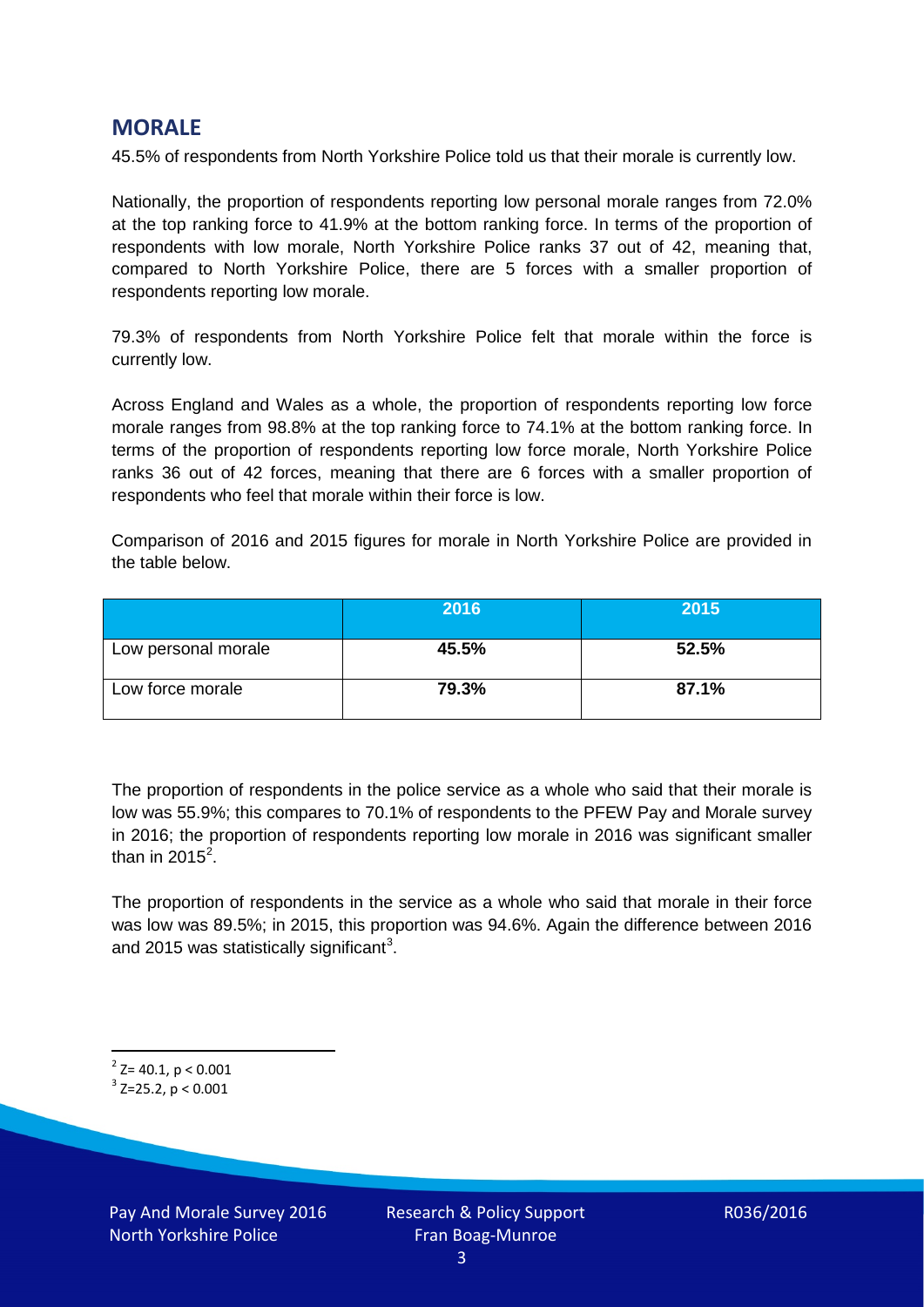*Proportion of respondents reporting low personal morale compared to national average in 2016*



#### *REASONS FOR LOW MORALE*

The survey asked respondents about the factors that had a positive or negative effect on their morale, the table below shows the proportion of respondents in North Yorkshire Police who said a particular factor has had a negative effect upon their morale compared to the national average.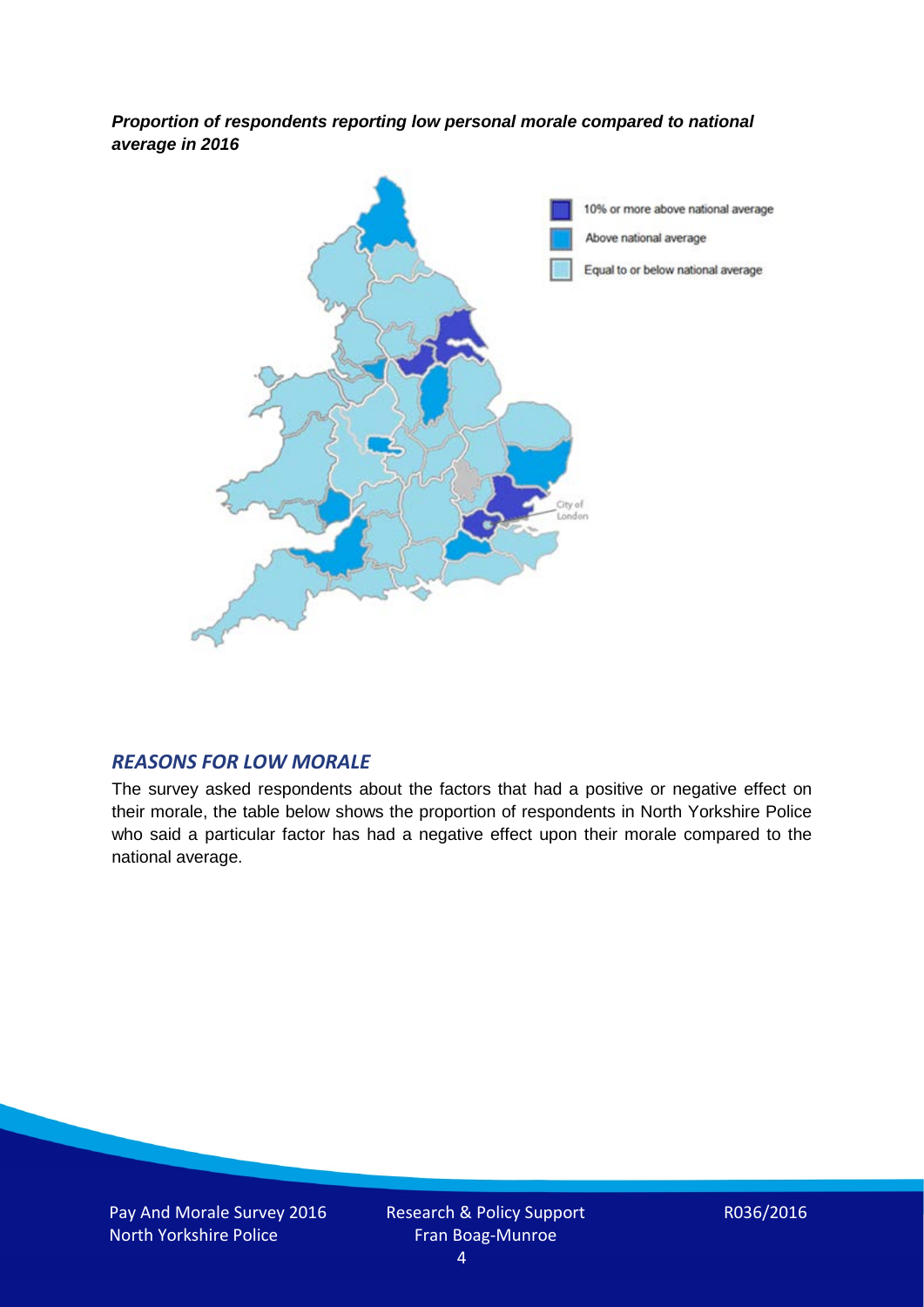| <b>Factor</b>                                  | <b>Negative effect on morale</b><br>(North Yorkshire Police) | <b>Negative effect on morale</b><br><b>(England and Wales)</b> |
|------------------------------------------------|--------------------------------------------------------------|----------------------------------------------------------------|
| Pay and benefits (including<br>pension)        | 59.3%                                                        | 70.9%                                                          |
| Day-to-day job role                            | 31.2%                                                        | 39.9%                                                          |
| Workload and responsibilities                  | 47.6%                                                        | 52.4%                                                          |
| Work-life balance                              | 53.2%                                                        | 58.2%                                                          |
| Opportunities for<br>development and promotion | 42.6%                                                        | 49.9%                                                          |
| Health and wellbeing                           | 51.5%                                                        | 54.3%                                                          |
| How the police as a whole<br>are treated       | 81.5%                                                        | 84.2%                                                          |
| Treatment by senior<br>managers                | 34.0%                                                        | 42.1%                                                          |

# **ATTITUDES TOWARDS THE POLICE**

61.9% of respondents from North Yorkshire Police said that they would not recommend joining the police to others.

Nationally, the proportion of respondents who said that they would not recommend joining the police to others ranges from 78.6% in the top ranking force to 55.4% in the bottom ranking force. Compared to the other forces in England and Wales, North Yorkshire Police ranks 34 out of 42; there are therefore 8 forces with a smaller proportion of respondents who say that they would not recommend joining the police to others.

57.3% of respondents from North Yorkshire Police said that they did not feel valued within the police.

The proportion of respondents who did not feel valued ranges from 79.2% in the top ranking force to 53.1% in the bottom ranking force. In terms of the proportion of respondents who did not feel valued within the police, North Yorkshire Police ranks 38 out of 42; there are 4 forces with a smaller proportion of respondents who did not feel valued.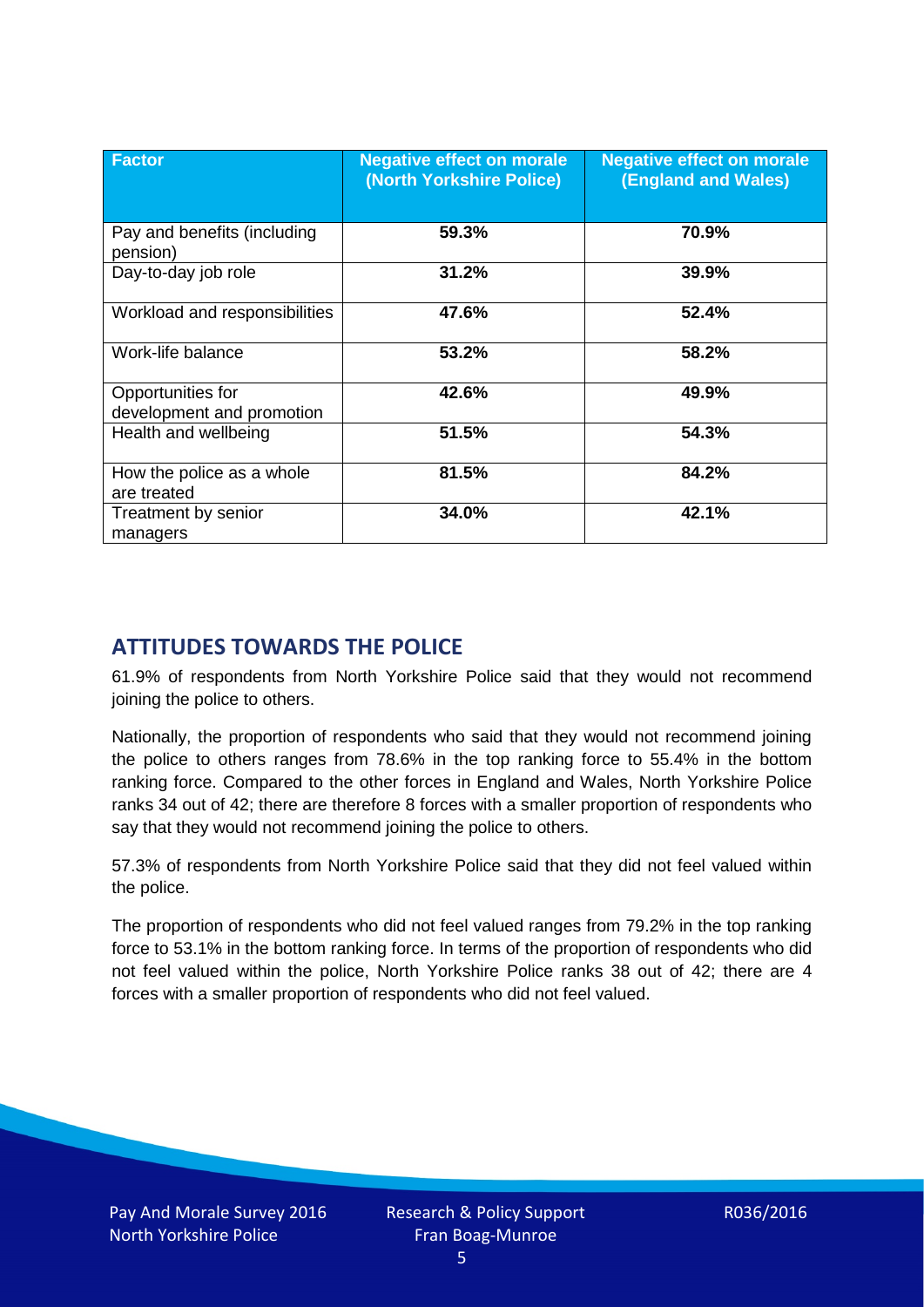|                                                           | 2016  | 2015  |
|-----------------------------------------------------------|-------|-------|
| would<br>not<br>recommend joining<br>the police to others | 61.9% | 65.6% |
| I do not feel valued<br>in the police                     | 57.3% | 64.3% |

For the service as a whole, the proportion of respondents in 2016 who said that they would not recommend joining the police to others was 69.9%. In 2015, 76.3% of respondents said that they would not recommend joining the police. The difference between 2016 and 2015 is statistically significant<sup>[4](#page-5-0)</sup>.

Across the police service as a whole, 67.3% of respondents said that they did not feel valued; compared to 74.7% of respondents in last year's survey. A significantly smaller proportion of respondents did not feel valued this year compared to 201[5](#page-5-1)<sup>5</sup>.

#### *Proportion of respondents who would not recommend the police to others compared to national average in 2016*



<span id="page-5-1"></span><span id="page-5-0"></span> $4$  Z = 19.6, p < 0.001  $5$  Z = 22.1, p < 0.001

Pay And Morale Survey 2016 North Yorkshire Police

Research & Policy Support Fran Boag-Munroe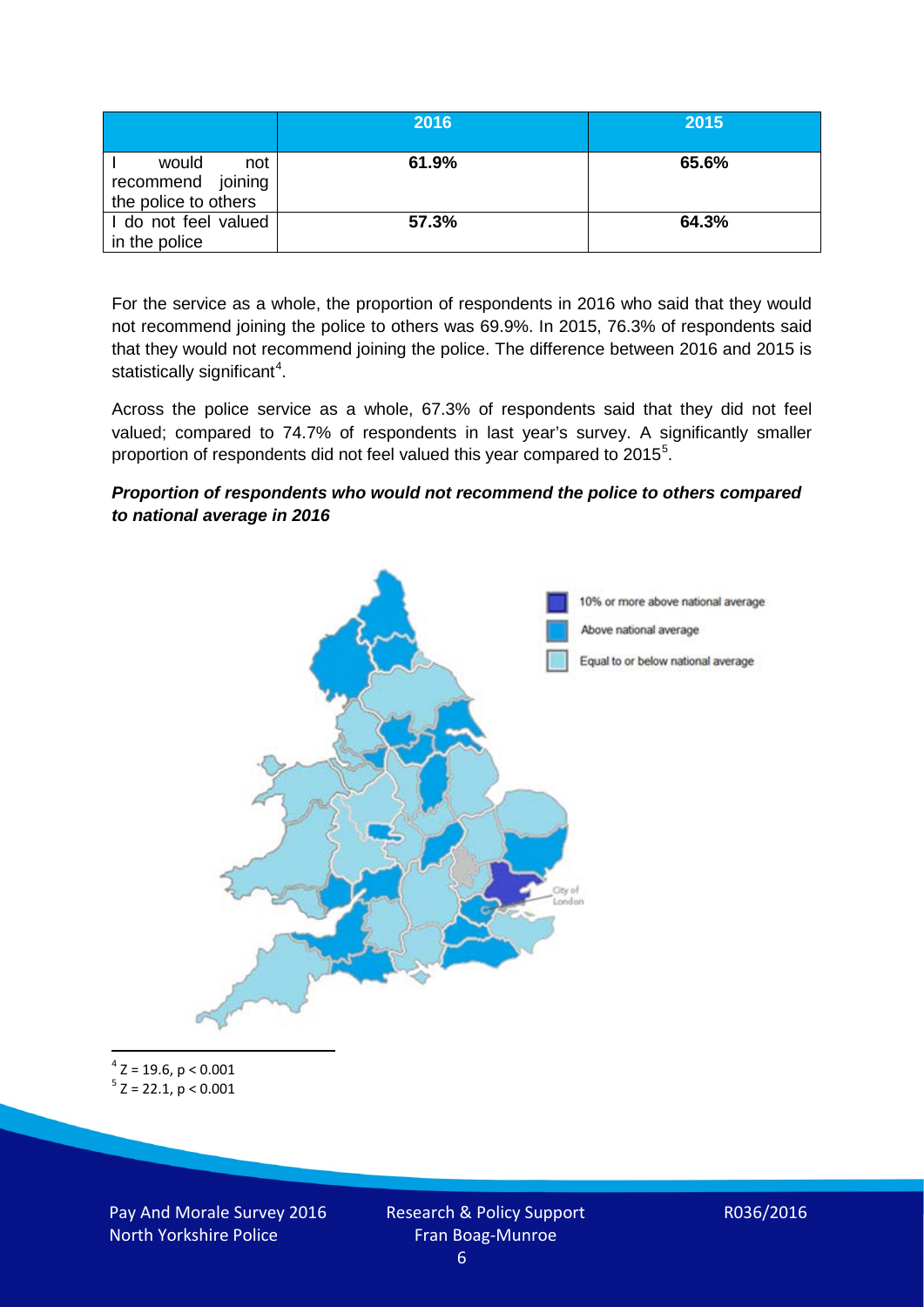# **INTENTION TO LEAVE**

4.48% of respondents from North Yorkshire Police told us that they intend to leave the police service within two years. A further 12.4% of respondents said that they currently do not know what their intentions are with regards to staying in or leaving the police.

The proportion of respondents who planned to leave the police ranged from 21.5% at the top ranking force to 4.5% at the bottom ranking force. In terms of the proportion of respondents intending to leave, North Yorkshire Police ranks 42 out of 42 forces, meaning that there are 0 forces with a smaller proportion of respondents intending to leave within two years.

Comparison of 2016 and 2015 figures for intention to leave in North Yorkshire Police are provided in the table below.

|                                                | 2016  | 2015 |
|------------------------------------------------|-------|------|
| Intend to leave the police<br>within two years | 4.48% | 7.4% |

For the service as a whole, 11.8% of respondents planned to leave the police service within two years; in 2015, 15.6% of respondents said that they intended to leave within two years. A significantly smaller proportion of respondents intended to leave the police service in 2015 compared to 201[6](#page-6-0)<sup>6</sup>.

<span id="page-6-0"></span> $6$  Z = 15.2, p < 0.001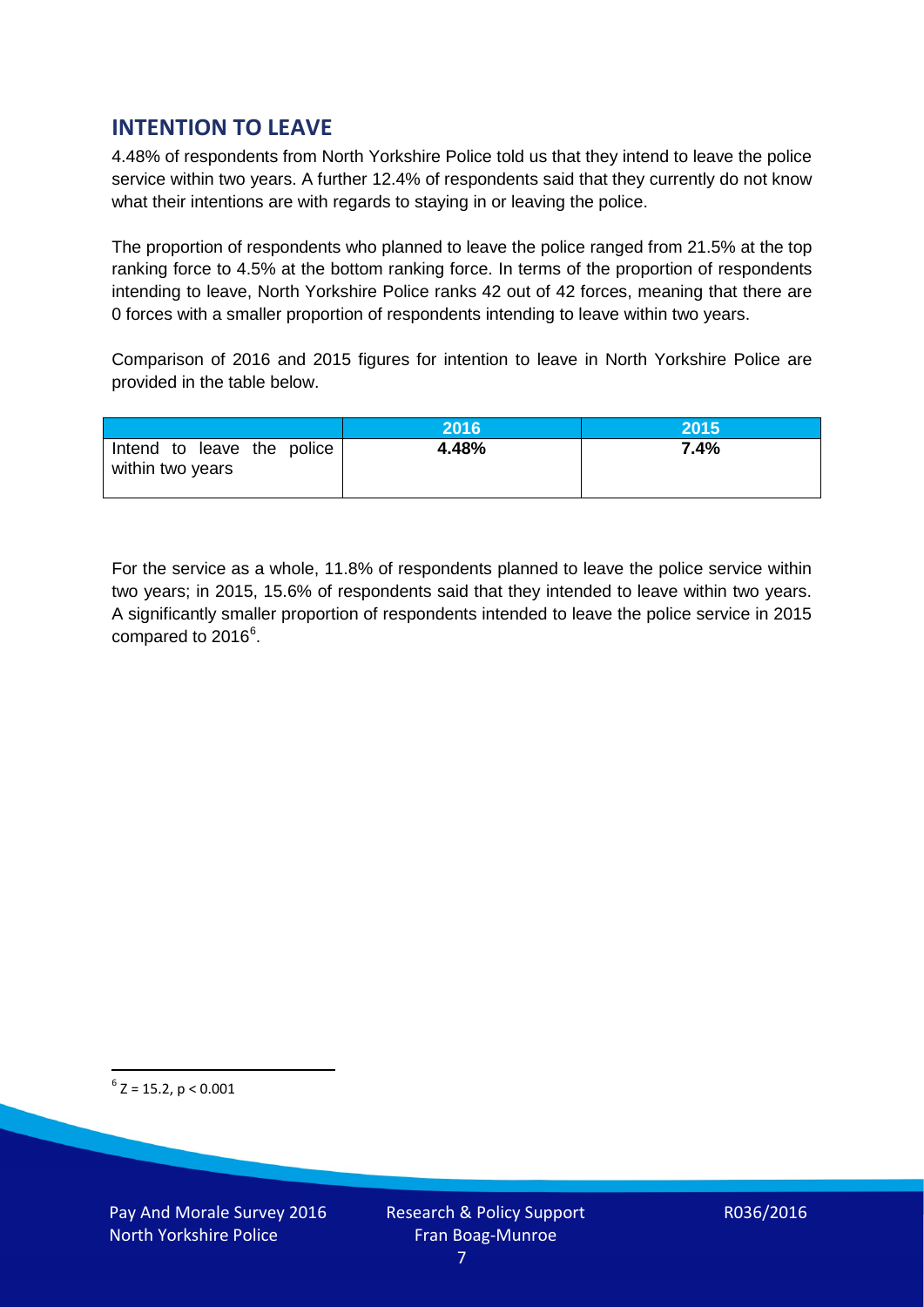*Proportion of respondents intending to leave the police within two years compared to national average in 2016*



#### *REASONS FOR INTENDING TO LEAVE THE POLICE SERVICE*

Respondents who had said they intended to leave were asked to indicate the reasons behind this intention. The table below shows the proportion of respondents in North Yorkshire Police who said that a particular factor has had a major effect on their intention to leave, compared to the national average.

Please be aware that respondents were able to choose more than one option therefore the figures provide below will not add up to 100%.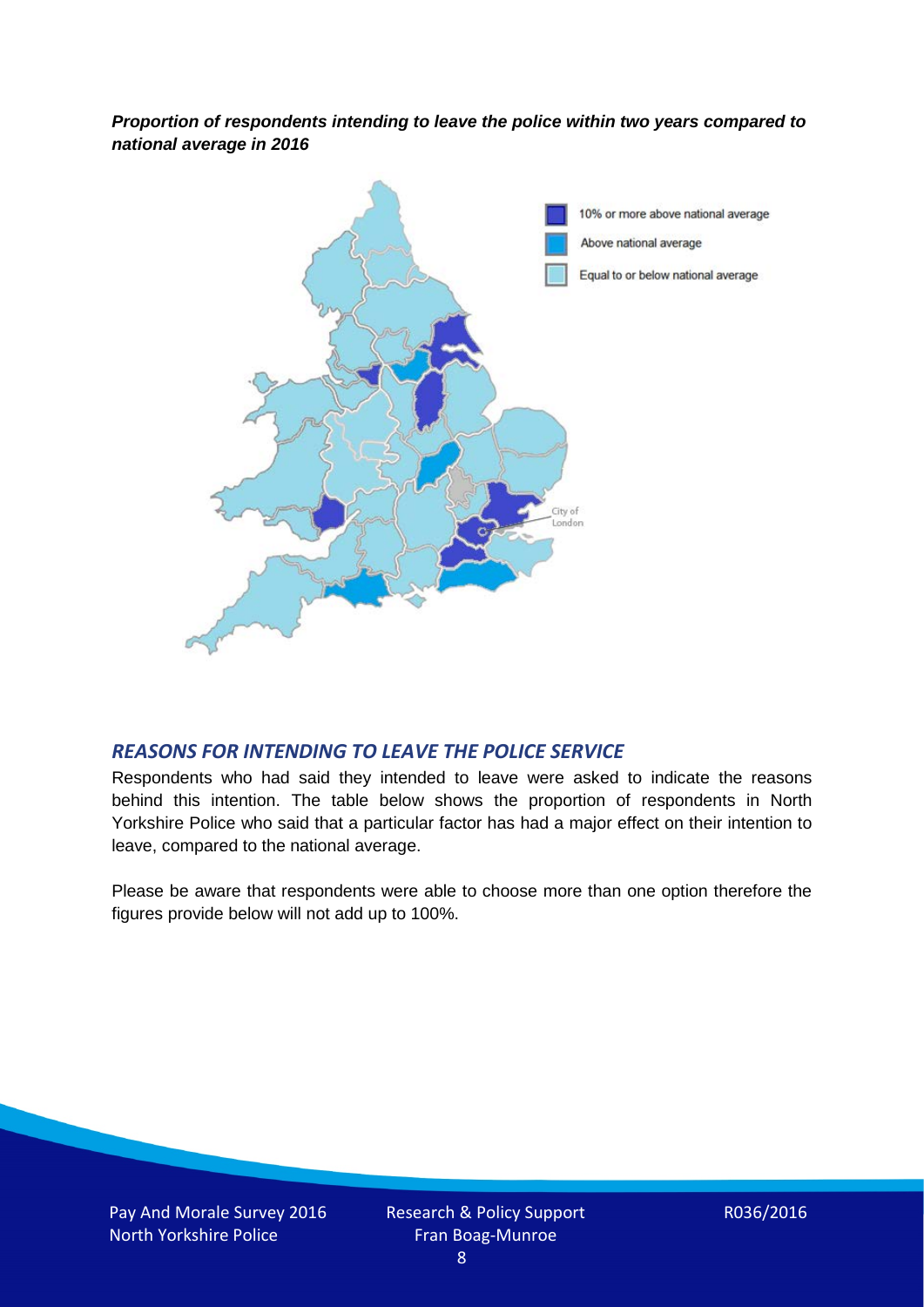| <b>Factor</b>                                          | <b>Major effect on intention to</b><br><b>leave (North Yorkshire</b><br>Police) | <b>Major effect on intention to</b><br><b>leave (England and Wales)</b> |
|--------------------------------------------------------|---------------------------------------------------------------------------------|-------------------------------------------------------------------------|
| The impact of your job on<br>your family/personal life | 66.7%                                                                           | 57.2%                                                                   |
| Your morale                                            | 91.7%                                                                           | 81.7%                                                                   |
| Your opportunities for<br>development and promotion    | 25.0%                                                                           | 49.1%                                                                   |
| Your pay and benefits                                  | 33.3%                                                                           | 67.6%                                                                   |
| Better job opportunities<br>outside of the Police      | 50.0%                                                                           | 59.2%                                                                   |
| The impact of the job on your<br>health and wellbeing  | 66.7%                                                                           | 69.4%                                                                   |
| Dissatisfaction with your day-<br>to-day job role      | 33.3%                                                                           | 43.6%                                                                   |
| Your workload and<br>responsibilities                  | 41.7%                                                                           | 41.8%                                                                   |
| How the police was a whole<br>are treated              | 83.3%                                                                           | 77.6%                                                                   |
| Your treatment by senior<br>managers                   | 33.3%                                                                           | 43.7%                                                                   |

# **PAY AND BENEFITS**

67.5% of respondents from North Yorkshire Police told us that they do not feel that they are paid fairly for the responsibilities they have within their job.

Across England and Wales, the proportion of respondents who feel that they are not paid fairly for their responsibilities ranges from 80.8% at the top ranking force to 63.0% at the bottom ranking force. North Yorkshire Police ranks 37 out of 42 forces; there are 5 forces with a smaller proportion of respondents who say that they are not fairly paid for the responsibilities within their job.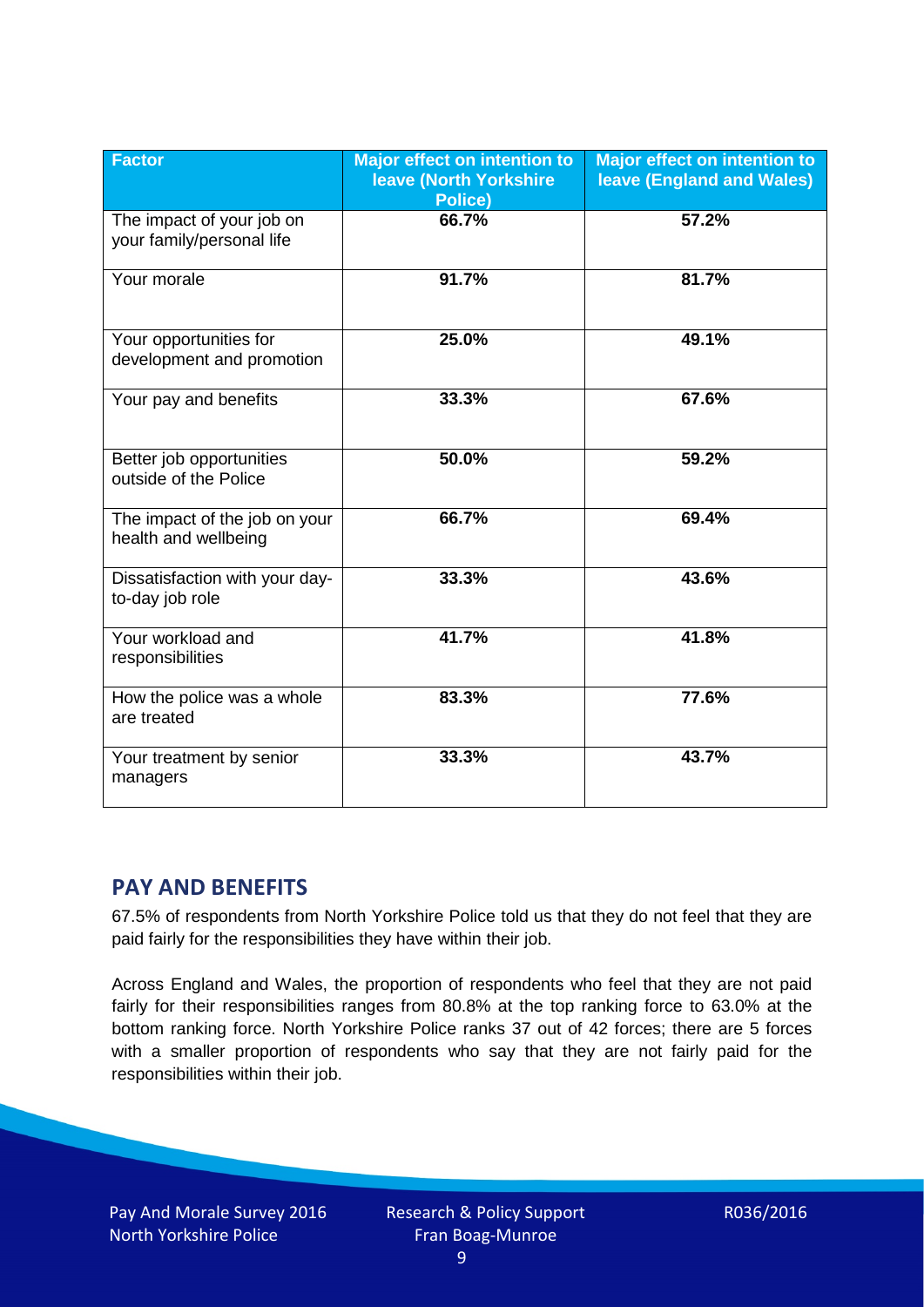57.3% of respondents from North Yorkshire Police said that they are dissatisfied with their overall remuneration (including basic pay and allowances) and 63.2% said that they are dissatisfied with their pensions.

Nationally, The proportion of respondents who are dissatisfied with their overall remuneration ranges from 74.2% at the top ranking force to 50.9% at the bottom ranking force. In terms of respondents reporting dissatisfaction with their remuneration, North Yorkshire Police ranks 37 out of 42 forces, meaning that there are 5 forces with a smaller proportion of respondents who are dissatisfied with their remuneration.

Pension dissatisfaction ranges from 71.5% at the top ranking force to 55.5% at the bottom ranking force. North Yorkshire Police ranks 24 out of 42 forces for this indicator; therefore there are 18 forces with a smaller proportion of respondents who are dissatisfied with their pension.

|                                                                         | 2016  | 2015  |
|-------------------------------------------------------------------------|-------|-------|
| Do not feel fairly paid for the<br>responsibilities within their<br>job | 67.5% | 65.9% |
| Dissatisfied with total<br>remuneration                                 | 57.3% | 55.6% |
| Dissatisfied with pension                                               | 63.2% | 62.4% |

Nationally, 74.4% of respondents said that they were not paid fairly for the responsibilities they have within their job; this proportion was 70.3% in 2015. A significantly larger proportion of respondents said that they were not paid fairly for their responsibilities this year compared to last year<sup>[7](#page-9-0)</sup>.

The proportion of respondents across the police service as a whole who were dissatisfied with their remuneration was 66.7%; this compares to 62.7% in 2015. The difference between

<span id="page-9-0"></span> $7$  Z=12.5, p < 0.001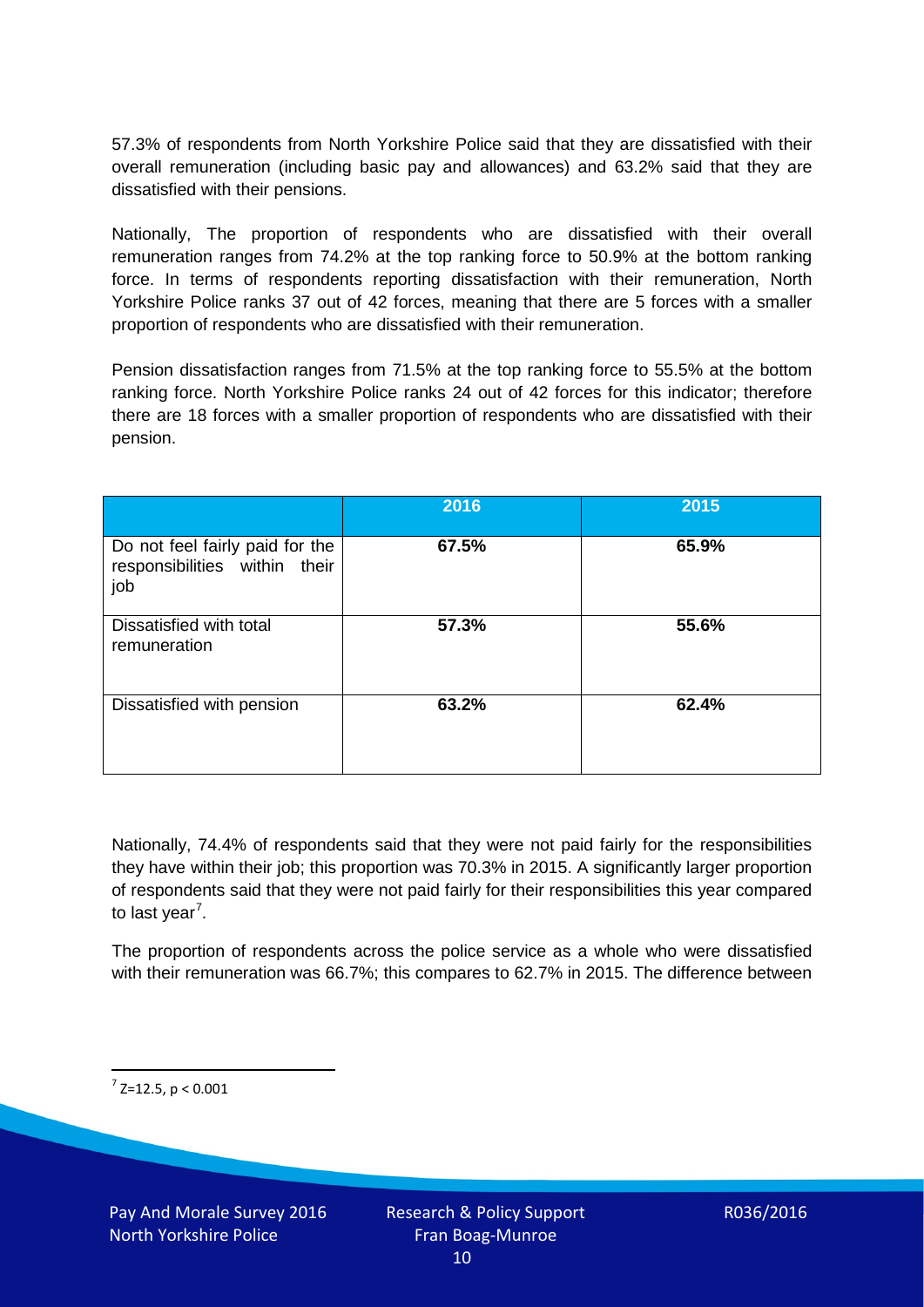the proportion of respondents who were dissatisfied with their overall remuneration in 2016 and 2015 was statistically significant<sup>[8](#page-10-0)</sup>.

Across England and Wales, the proportion of respondents who were dissatisfied with their pension in 2016 was 66.6%; this proportion was 68.9% in 2015. A significantly smaller proportion of respondents were dissatisfied with their pension this year compared to last year<sup>[9](#page-10-1)</sup>.

#### *Proportion of respondents who do not feel fairly paid for the responsibilities within their job compared to national average in 2016*



<span id="page-10-1"></span><span id="page-10-0"></span> $8$  Z = 11.4, p < 0.001  $9^{\circ}$  Z = 6.7 p < 0.001

Pay And Morale Survey 2016 North Yorkshire Police

Research & Policy Support Fran Boag-Munroe 11